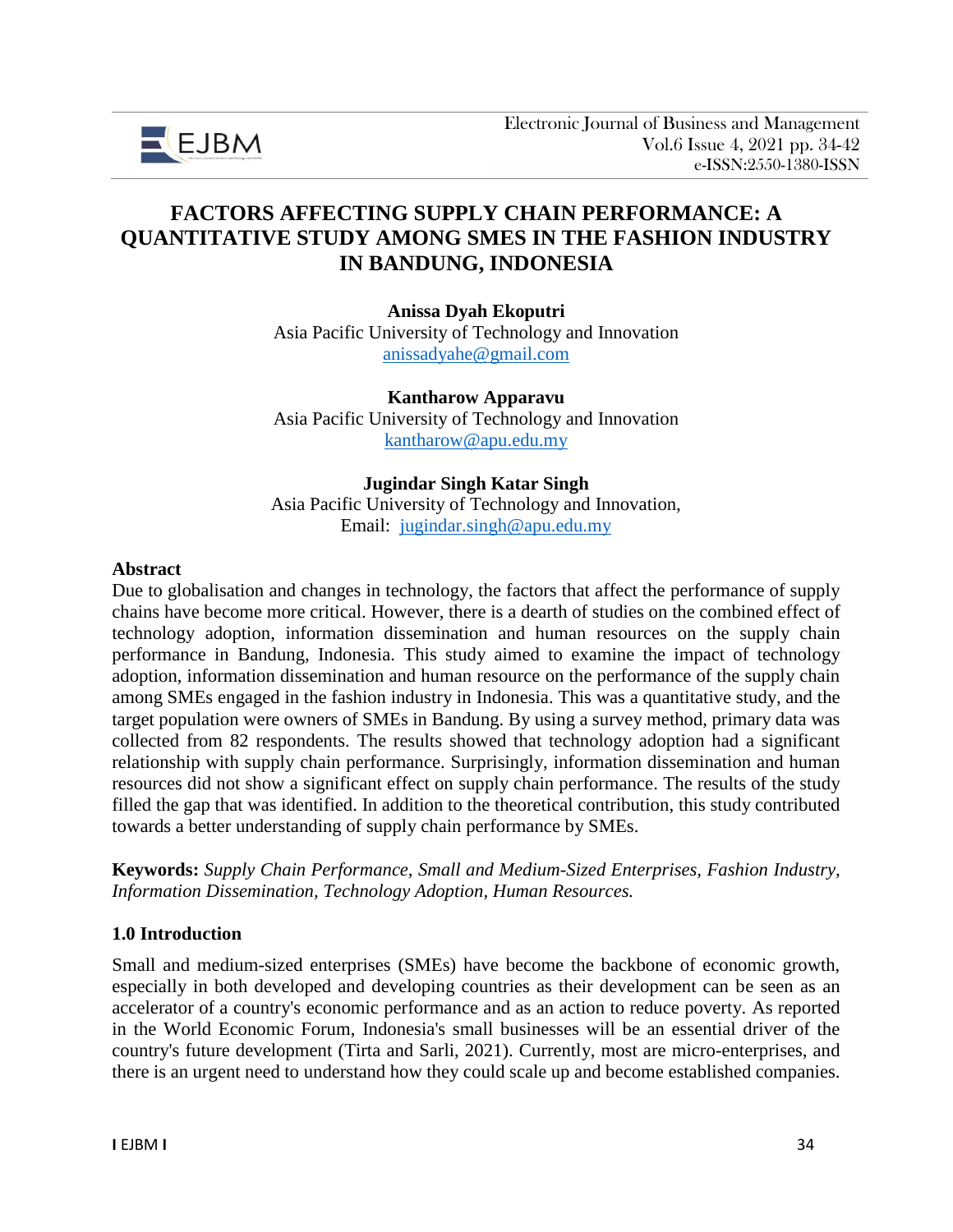The supply chain is important for today's business, considering the world is transforming by involving technological devices to change work activities to be more efficient and effective (Lee, 2004). In Indonesia, the rapid growth of e-commerce is placing increasing demands on its supply chain infrastructure. Nevertheless, the country's logistics industry is highly fragmented, with companies usually relying on multiple distributors for one shipment, and many warehouses are still concentrated around major cities. A report says that this fragmentation means higher expenses, logistics costs range is between 25% to 30% of the country's gross domestic product (GDP) (Ponti, 2021). Even neighbouring countries, like Malaysia, incur half the cost as a percentage of GDP for logistics expenditure.

Studies have been conducted on the performance of supply chain performance (Wilujeng, Sarwoko, & Nikmah, 2022). The study by Wilujeng, Sarwoko, & Nikmah (2022) showed that supply chain agility, supply chain adaptability and supply chain alignment had a positive effect on supply chain performance. Based on research that was conducted by Kumar *et al.* (2015), and Elmortada, *et al.* (2017), results showed that human resource and information dissemination had a positive impact on supply chain management implementation through building trust among supply chain elements. Another study by Tarofder et al. (2019) showed that GDP growth rate, the degree of openness and balance of payment increases the nationwide supply chain performance. George and Pillai (2019) identified the major factors that affect supply chain performance as supply chain structure, inventory control policy, information sharing, customer demand, forecasting method, lead time and review period length. The critical success factors associated with supply chain management that were identified by Kumar et al. (2017) encompass agility, flexibility, flexible innovation, information and communication technology, collaboration among conglomerate divisions, process structure, and training and leadership programs. It can be concluded that the results from past studies are inconsistent. The factors or factors that predict supply chain performance are not clearly identified.

In addition to inconsistent results in past studies, the factors that can improve the operational performance of SMEs engaged in the fashion industry in Indonesia has not been empirically tested. Therefore, this research will empirically examine the factors, namely technology adoption, information dissemination and human resource, that affect the supply chain performance of SMEs in the fashion industry in Indonesia to raise awareness regarding factors that can improve their performance of supply chain operational performance. SMEs play a major role in contributing to a country's domestic income, providing employment, reducing unemployment, and reducing poverty. Thus, this research on the factors that can improve the operational performance of SMEs can be considered important.

### **2.0 Literature Review 2.1 Human Resources**

Human resources are very important to help companies in dealing with a business environment that grows rapidly and to help companies in facing a greater demand for quality employees. Moreover, human resources also play a role in developing competencies that can improve organisational and even individual performance as employees' skills in terms of the supply chain is important. Furthermore, competencies indicate the way employees should do their duties and the way to react when they face a special case as competencies in human resources contains characteristics in employees which allows them to perform well in their roles or positions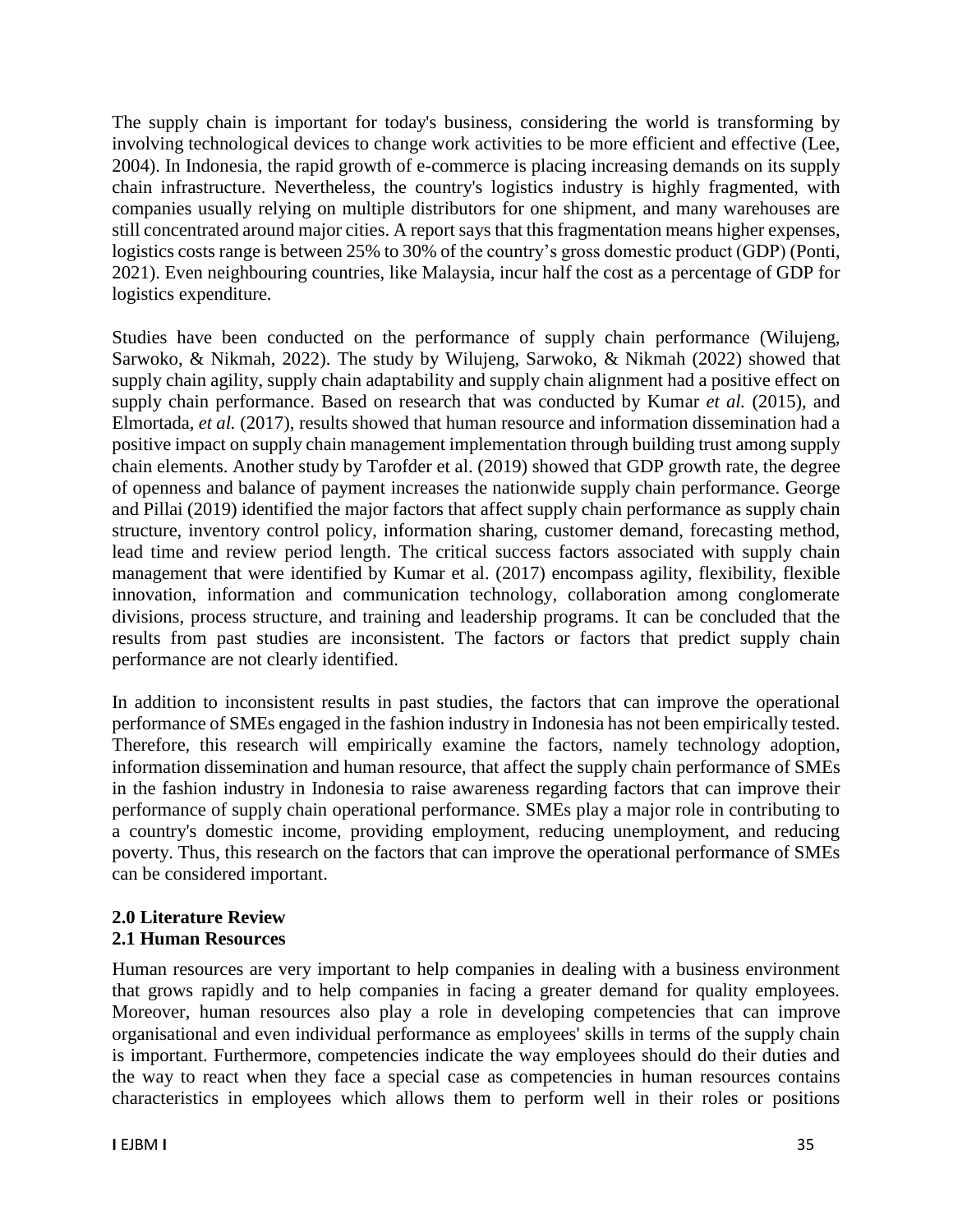(Rastgoo, 2016). In addition, the competencies of employees are considered as the measurable abilities which are important for the efficiency of performance.

In addition, human resources are also in charge of managing and monitoring the integration and implementation of technology through improved staffing, training, and communication with employees. Furthermore, they also have a role in identifying the weakness and strong points of an employee's behaviour and developing plans to turn the weaknesses into strengths as an evaluation of performance (Rastgoo, 2016). Lastly, human resources can make sure an advanced and effective workforce enables the organisation to achieve its goals and objectives more effectively. Therefore, despite several challenges faced by the company, supply chain guidelines must be adapted to each of the company's culture, which has mutual influence with human resources policies (Elmortada *et al.*, 2017).

# **H1: Human resources has a significant relationship with supply chain performance**

# **2.2 Information Dissemination**

In general, information includes data and analysis in terms of facilities, inventory, transportation, costs, prices, and customers throughout the supply chain. Moreover, information is considered as the biggest driver of supply chain performance as it directly affects other supply chain performance drivers and the growth process as well (Chopra and Meindl, 2016). Furthermore, information dissemination involves sharing information with individuals within the firm, and the information would flow through the organisation by providing feedback questions and insights to the organisation members (Ratten, 2004).

In addition, information dissemination is considered as one of the key components of a supply chain management system. By adopting the existing data and making them available to other supply chain parties, the information and data can have a function as the source of a competitive advantage which has an impact on customer's and partner's satisfaction (Sheikhi *et al*., 2018). Lastly, good information dissemination supports management with the opportunity to make their supply chain performance more responsive and efficient.

# **H2: Information Dissemination has a significant relationship with supply chain performance**

# **2.3 Technology Adoption**

Technology adoption has developed rapidly since its introduction in the 1990s. With the rapid expansion of information technology (IT) throughout this period, nowadays, customers can order products through an automated system (Pratt and Cole, 2020). Moreover, e-business can comprehend a range of services and functions such as intranets and extranets in terms of e-services over the internet by service providers. In addition, enterprises are conducting their business in technology adoption to buy parts and to get supplies from their suppliers, collaborate on sales promotions, and conduct joint research.

Furthermore, technology adoption, which is supported by information technology (IT), facilitates and accelerates information exchange that allows organisations and suppliers to be aware of each other's needs and can meet them in a timely manner which improves performance (Sheikhi *et al*.,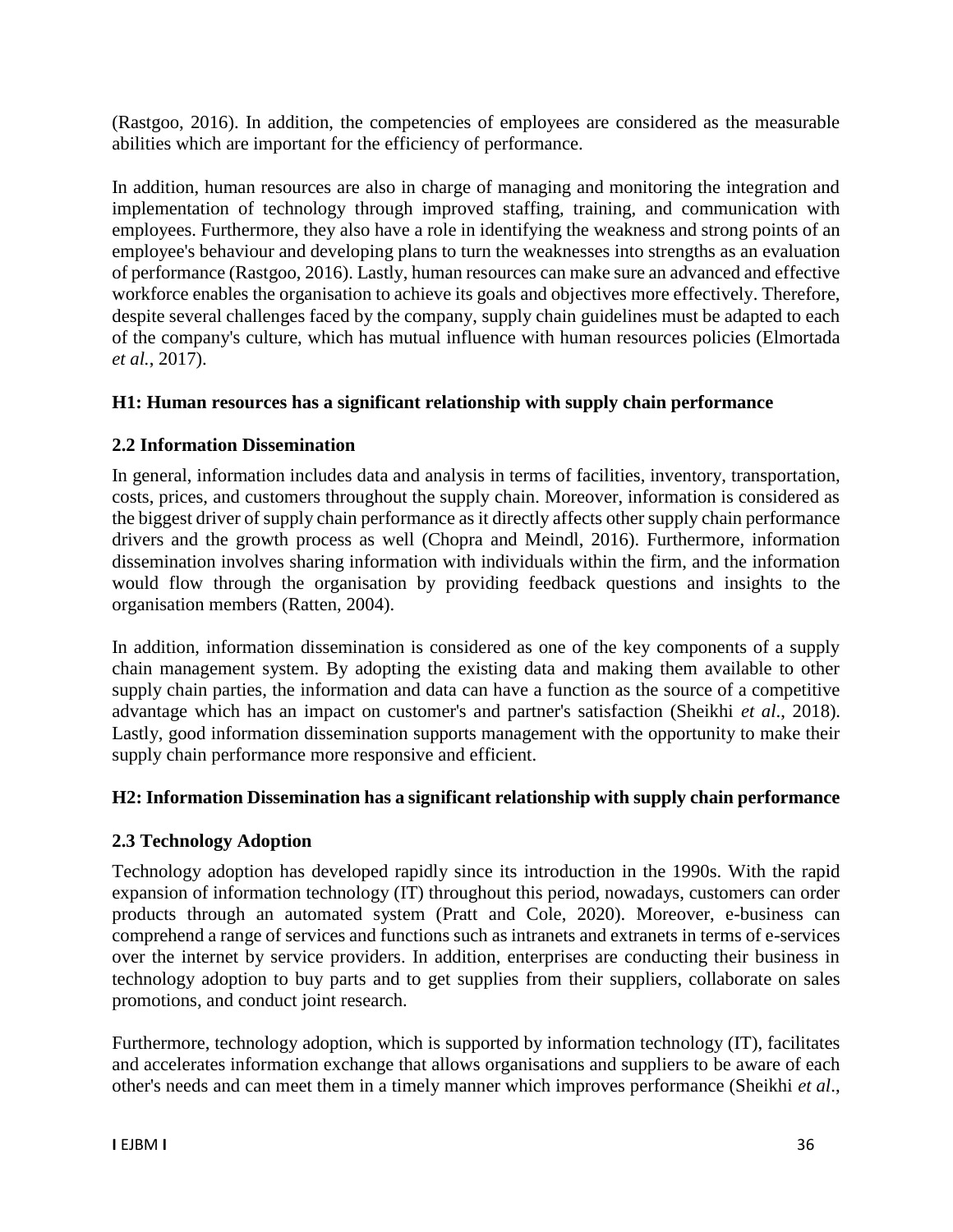2018). However, the security of business transactions on the web remains a pressing issue for consumers and enterprises for the growth of technology adoption.

## **H3: Technology adoption has a significant relationship with supply chain performance**

**Figure 1: Conceptual Framework**



## **3.0 Research Methodology**

Because objective knowledge was accessible and measurable, this study was founded on positivism philosophy. For positivism philosophy, a deductive approach was more suitable as earlier theories were used to construct hypotheses before data was collected (Saunders et al. (2016). The hypothesis for this quantitative study was to look at the relationship between the independent variables of human resources, knowledge distribution, and technology adoption and the dependent variable of supply chain performance. A survey technique was employed to collect primary data in this cross-sectional investigation. Convenience sampling was found to be the most appropriate mode of data collection for the target population of the owners of SMEs in Bandung. Primary data was collected via a self-administered questionnaire. Before utilising the SPSS application to analyse the data, the collected data was edited and coded.

The convenience sampling approach with snowball sampling was employed to collect data for this study, which was based on the non-probability sampling method. This sampling and data collection strategy made it easier and more feasible to contact respondents (Saunders et al.). (2016). The study's target population is owners of SMEs in Bandung, Indonesia. The method published by Green (1991) was used to determine the minimal sample size in this investigation. In this study,  $n=50 + 80$ m" is the proposed formula, where "m" denotes the number of independent variables. The minimum sample size was "50 +  $8(3) = 74$ " after incorporating three independent variables into the algorithm. Data were obtained from 103 respondents to ensure accuracy, but after initial checking, 82 questionnaires were included in the data analysis.

## **4. Data Analysis**

# **4.1 Respondent Profile (Demographic Profile)**

To begin with, 103 respondents have participated in this research, which is SMEs of the Fashion Industry in Bandung, Indonesia. However, only 83 questionnaires were included after initial checking. Below is the demographical information of respondents: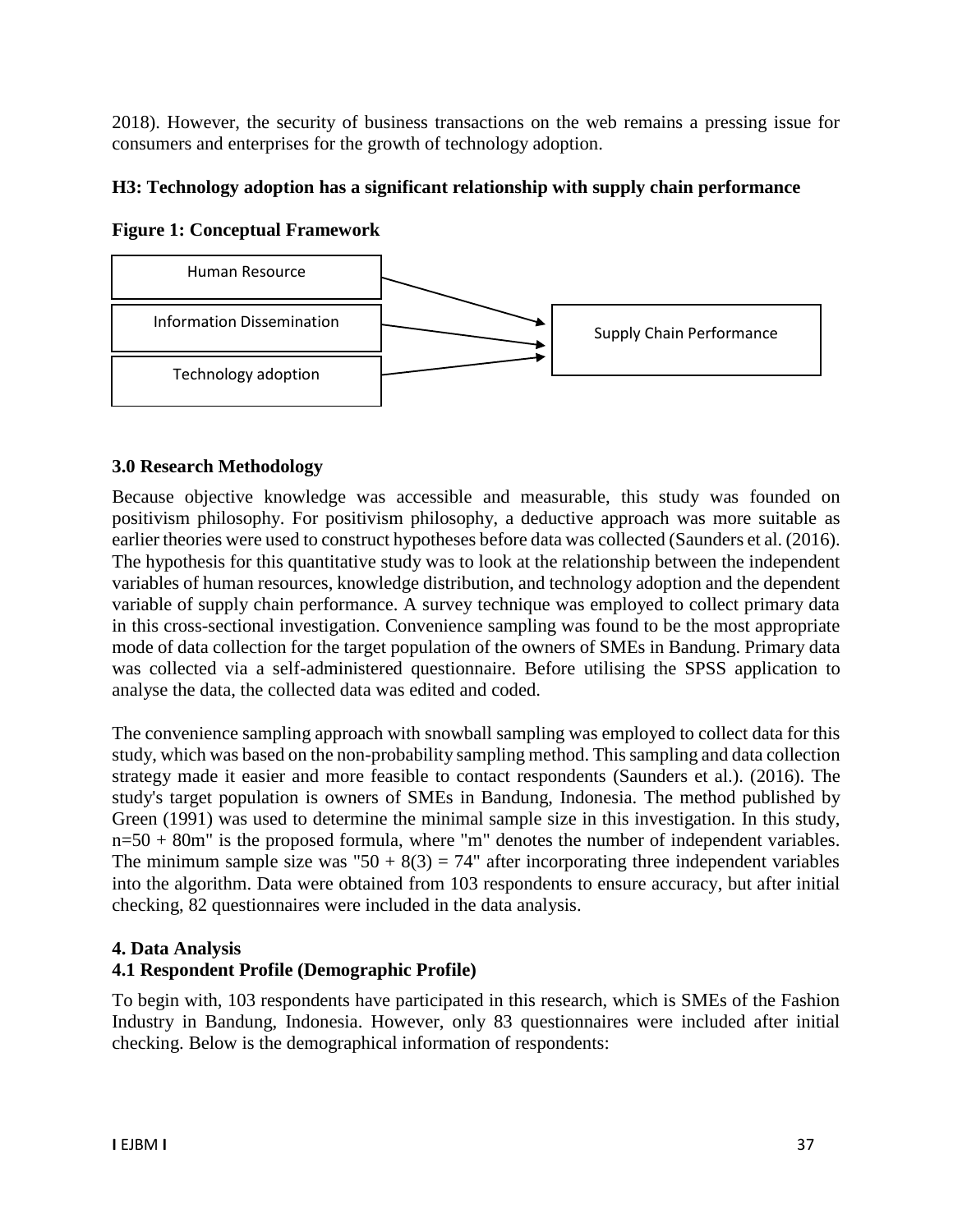| Demographic                   |                          | <b>Frequency</b> | <b>Percent</b> | <b>Valid</b><br><b>Percent</b> | <b>Cumulative</b><br><b>Percent</b> |
|-------------------------------|--------------------------|------------------|----------------|--------------------------------|-------------------------------------|
| Gender                        | Male                     | 43               | 52.4           | 52.4                           | 52.4                                |
|                               | Female                   | 39               | 47.6           | 47.6                           | 100                                 |
| Age                           | $21 - 30$                | 40               | 48.8           | 48.8                           | 48.8                                |
|                               | $31 - 40$                | 28               | 34.1           | 34.1                           | 82.9                                |
|                               | Above 40                 | 14               | 17.1           | 17.1                           | 100                                 |
| Education                     | <b>High School</b>       | 12               | 14.6           | 14.6                           | 14.6                                |
|                               | Diploma                  | 5                | 6.1            | 6.1                            | 20.7                                |
|                               | Bachelor's<br>Degree     | 64               | 78.0           | 78.0                           | 98.8                                |
|                               | High<br>Junior<br>School | $\mathbf{1}$     | 1.2            | 1.2                            | 100                                 |
| <b>Business</b><br>Type       | Micro                    | 24               | 29.3           | 29.3                           | 29.3                                |
|                               | Small                    | 37               | 45.1           | 45.1                           | 74.4                                |
|                               | Medium                   | 21               | 25.6           | 25.6                           | 100                                 |
| <b>Business</b><br>Experience | Less than a year         | 10               | 12.2           | 12.2                           | 12.2                                |
|                               | $1 - 5$ years            | 33               | 40.2           | 40.2                           | 52.4                                |
|                               | $5 - 10$ years           | 39               | 47.6           | 47.6                           | 100                                 |

**Table 1: Respondent Profile**

Based on the research, in terms of gender, the majority of respondents were male, with a total of 43 males and a percentage of 52.4%, while females had a total number of 39 with a percentage of 47.6%. Moreover, based on their age, the majority of respondents are between the range of 21-30 years old with a total number of 40 and a percentage of 48.8%, followed by the range of 31-40 years old with the total number of 28 respondents and percentage of 34.1%, while the rest of respondents are above 40 years old with a total number of 14 and percentage of 17.1%.

On the other hand, in terms of education, the majority of respondents are bachelor's degree with a total number of 64 and percentage of 78%, followed by High School with a total number of 12 respondents and percentage of 14.6%, then Diploma with the total number of 5 respondents and percentage of 6.1%, and Junior High School with 1 respondent and percentage of 1%.

In addition, in terms of business type, the majority of respondents of SMEs of Fashion Industry in Bandung are categorised as small with the total number of 37 and percentage of 45.1%, while SMEs that categorised as micro have a total number of 24 with a percentage of 29.3%, followed by the rest of respondents are medium SMEs with the total number of 21 and percentage of 25.6%. Furthermore, in terms of business experience, most of the respondents have past experience between the range of 5-10 years with the total number of 39 and a percentage of 47.6%, followed by the range of 1-5 years with the total number of 33 and percentage of 40.2%, while the rest of respondents have experience of less than a year with a total number of 10 and percentage of 12.2%. The results derived from the distribution of the summation of customer loyalty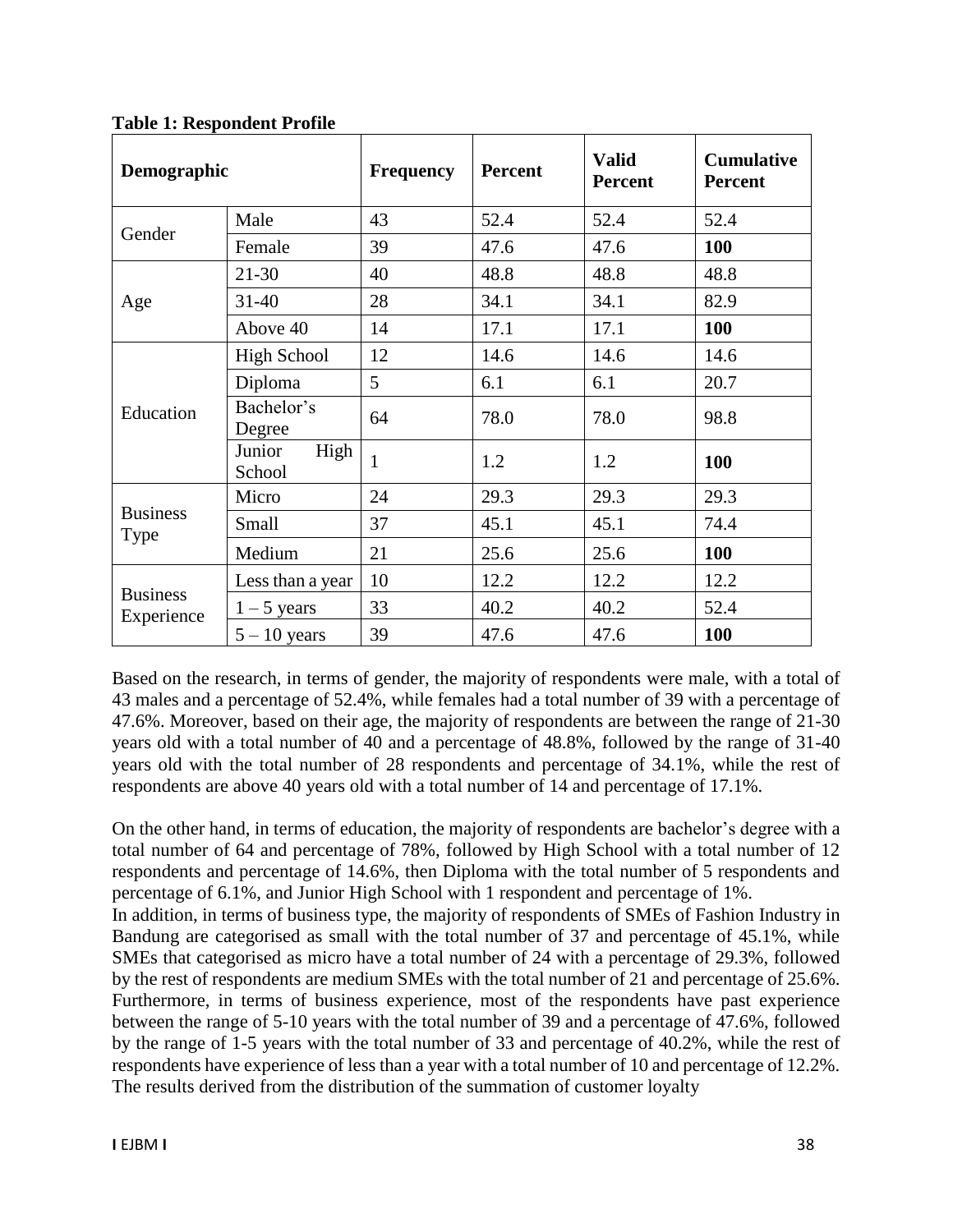### **4.3 Multiple Regression Test**

To further study the supply chain performance and multiple variables, linear regression was used.

|                                  | Unstandardised |              | Standardised |       |      |
|----------------------------------|----------------|--------------|--------------|-------|------|
|                                  |                | Coefficients |              |       |      |
| Model                            | В              | Std. Error   | <b>B</b> eta |       | Sig. |
| (Constant)                       | 1.344          | .262         |              | 5.124 | .000 |
| <b>Human Resource</b>            | .041           | .086         | .053         | .475  | .636 |
| <b>Information Dissemination</b> | .097           | .114         | .103         | .849  | .399 |
| Technology adoption              | .188           | .101         | .221         | 1.867 | .049 |

**Table 2: Summary of Multiple Regression Analysis Output**

The multiple regression analysis gives a clear view of the relationship between the dependent variable, which is supply chain performance and independent variables, which are human resources, information dissemination, and technology adoption in this study. Thus, in this section, the researcher will use the modified multiple regression equation to predict the value of supply chain performance by using the beta value of independent variables.

To predict the dependent variable's value, the  $\beta$  (beta) value of the unstandardised coefficient from the table above will be utilised. The  $\beta$  value measures the strength of the linkage or relationship between the dependent variable, which is supply chain performance, and the independent variables, which are human resources, information dissemination, and technology adoption. Moreover, the utilisation of β value from the table above can help to draw the comparison of distribution for each independent variable. The β value also shows the degree of change in the outcome variable for every one-unit change of independent variable. Based on the table above, supply chain performance will increase by 0.053 units with an increase in one unit of human resources, which is categorised as the weakest association. Moreover, for one unit increase of information dissemination, supply chain performance will increase by 0.103. In addition, with a one-unit increase of technology adoption, supply chain performance will increase by 0.221 units.

Based on the analysis above, technology adoption is a better predictor for the outcome of supply chain performance ( $\beta$  = 0.221) in comparison with other independent variables such as information dissemination ( $\beta$  = 0.103) and human resources ( $\beta$  = 0.053).

Therefore, the overall final estimated model of the multiple linear regression analysis would become:

 $Y = 1.344 + 0.188(X_1) + 0.097(X_2) + 0.041(X_3)$ 

Where:

 $Y =$  supply chain performance  $X_1$  = technology adoption  $X_2$  = information dissemination  $X_3$  = human resources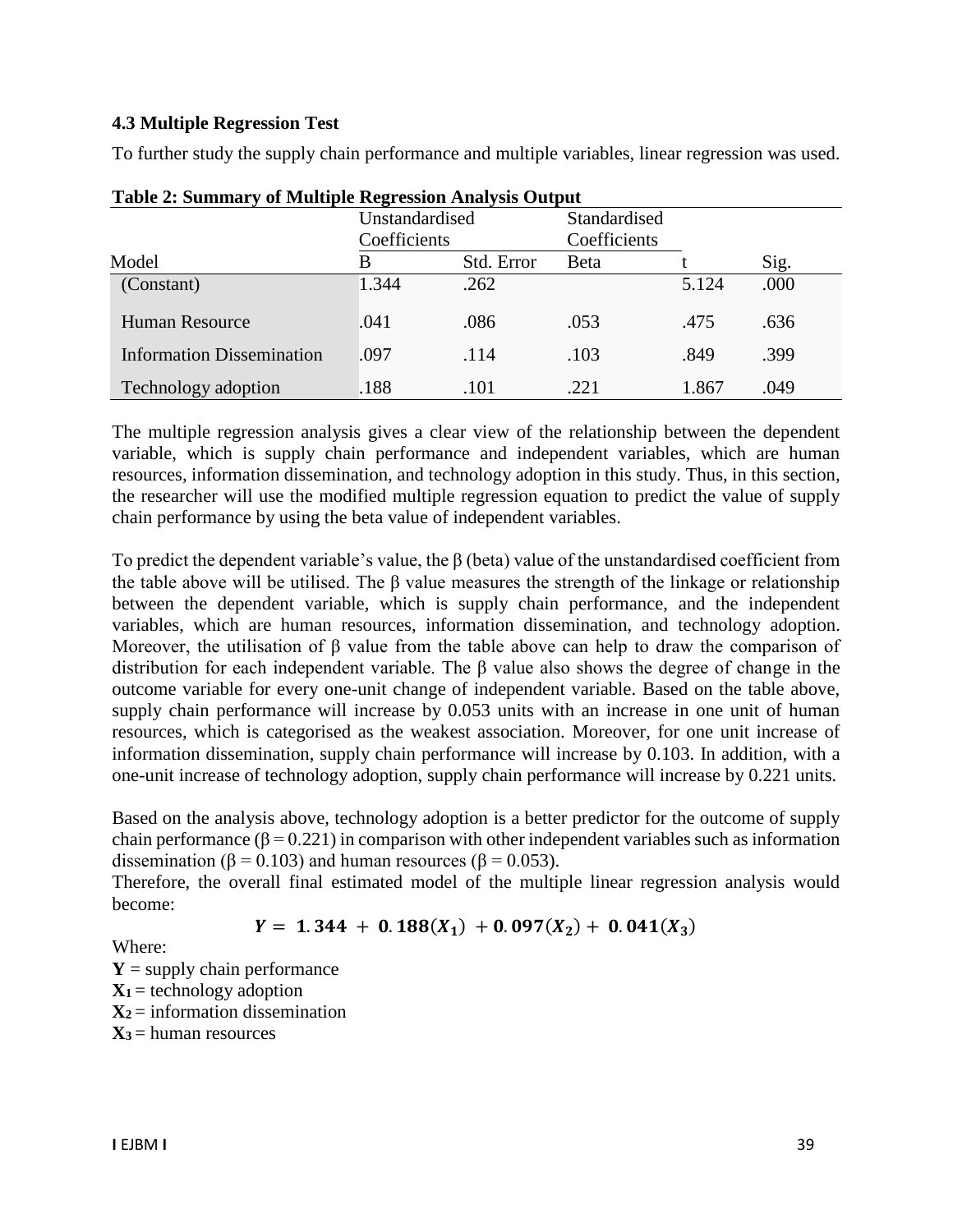### **5.0 Research Findings and Discussion**

### **The Influence of Human Resources towards Supply Chain Performance**

Firstly, the result of this study shows that human resources have a very weak and not significant relationship with supply chain performance. Moreover, human resources have the lowest beta (β) value of 0.053 which means that it has the weakest influence on supply chain performance. The findings deviated from past research. In this regard, a study carried out by Nugroho and Rofiq (2018) has shown and proven that human resources positively impact the supply chain performance of food industry SMEs in Malang. In their study, it is proven that a good human resource management strategy will focus on service efficiency, emphasise shipping volume and speed and strive to respond to consumer desire. The deviation can be due to more focus on the adoption of technologies by SMEs.

### **The Influence of Information Dissemination towards Supply Chain Performance**

Based on the result, it is shown that information dissemination has a very weak and not significant predictor of supply chain performance. The multiple regression test showed that information dissemination has the beta (β) value of 0.103, which is in between other independent variables in terms of influencing the supply chain performance. This hypothesis is not supported and deviated from past studies. In line with this study, research conducted by Chen *et al*. (2019) has proven that information dissemination is considered an influential factor that positively impacts the supply chain performance of fashion enterprises in China. From their study, it is found that information dissemination is critical to enhancing the supply chain integration, operations performance, and business performance of fashion enterprises. The deviation in this study may be due to more focus on technology adoption by SMEs.

### **The Influence of Technology Adoption on Supply Chain Performance**

Thirdly, the result of this study shows that technology adoption has a weak positive and not significant relationship with supply chain performance which answered the last research objective in the first chapter. Based on the Pearson correlation test, it is shown that technology adoption has an R-value of 0.259 and a p-value of 0.019, which represent the weak positive and not significant relationship between technology adoption towards supply chain performance. Furthermore, a multiple regression test was carried out to obtain more evidence. The results of the multiple regression test show that technology adoption has the highest beta (β) value of 0.188, which is considered as a better predictor and has the largest influence on supply chain performance compared to other independent variables. In this regard, a study conducted by Tripathy *et al*., 2014 has proven that technology adoption positively impacts the supply chain performance of SMEs in India as it can enhance the competitive advantage of supply chain management which accelerates a better customer relationship and supplier relationship. Moreover, a study conducted by Nugroho and Rofiq (2018) also showed that technology adoption positively impacts supply chain performance, particularly in terms of shipping flexibility and customer service.

## **5.1 Implications**

This quantitative study has practical, theoretical, and academic implications. In this study, it was uncovered that technology adoption had a positive and significant impact on the supply chain performance of SMEs. The competition among SMEs is increasing, and there are disruptions in the supply chain. This is leading to an increasingly important role in supply chain performance. This study showed that technology adoption is an important contributor to supply chain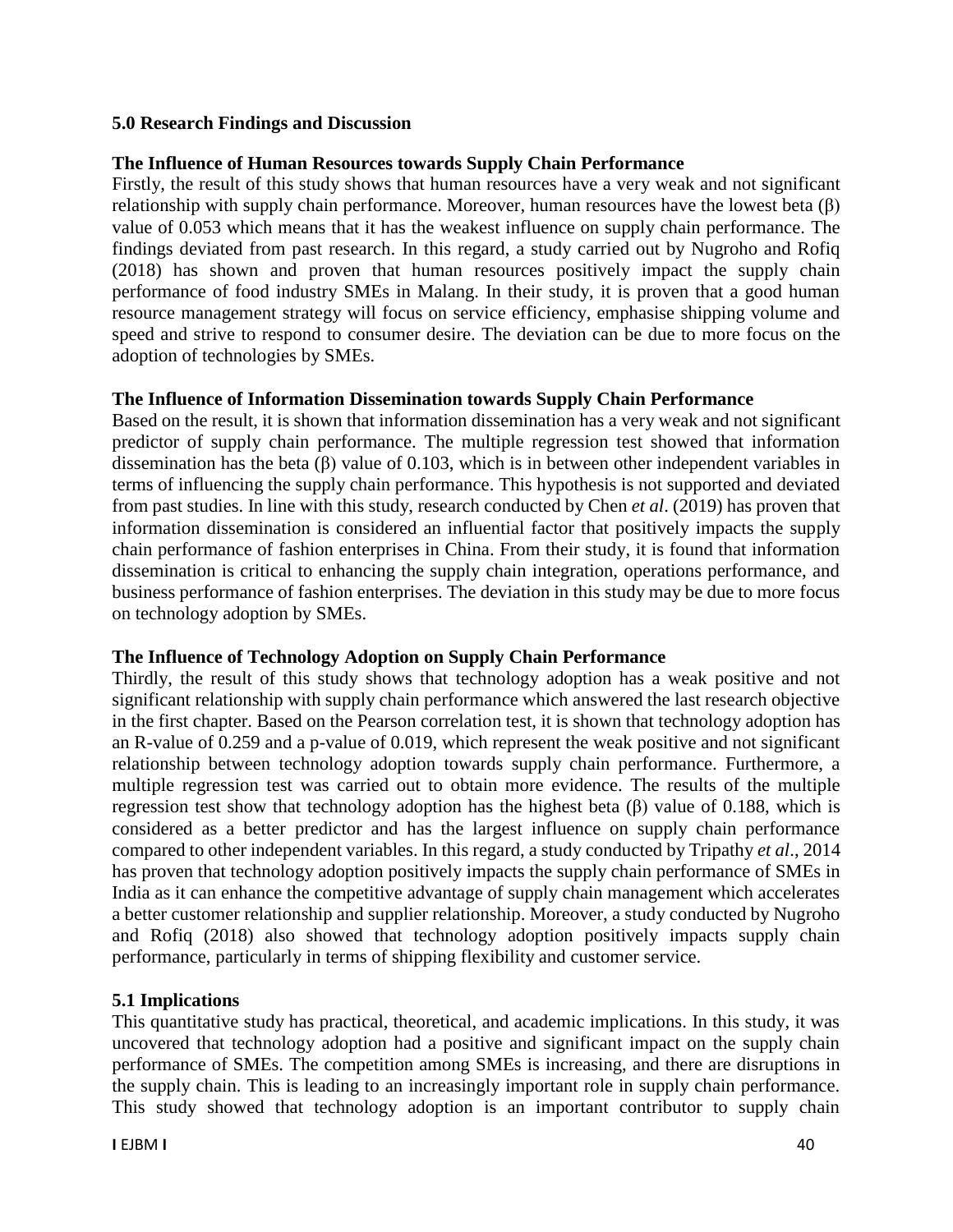performance. Therefore, SME owners and entrepreneurs should focus and invest in technology to improve the supply chain performance. The findings showed the power of technology adoption in improving the supply chain operational performance. It is recommended that SMEs need to have both short term and long-term strategies to adopt new technologies to improve the operational performance of the supply chain continuously. In addition, there were also some theoretical implications of this study. From the theoretical perspective, the research adds additional knowledge to the existing literature. Additionally, it could help in supporting and building theory in the aspect of supply chain performance. Lastly, the research results are useful to academicians who can replicate or extend this study in other locations or cultures.

### **5.2 Limitations and Recommendations**

This study only covered the SMEs engaged in the fashion industry in Bandung Indonesia. Therefore, there is a limitation on a generalisation of the results to other industries and regions. It is recommended that this study be replicated or extended to other industries and regions. There are several stakeholders in the supply chain. This includes the supplier, manufacturer, distributor, service provider, wholesaler, retailer, and customer. This study only included owners of SMEs. Therefore, it is recommended that future studies include data from other stakeholders such as suppliers to get deeper information on how technology adoption influence supply chain operational performance. Thirdly, this study did not differentiate between the short term and long-term impact on the supply chain. Therefore, it is recommended that future studies look at both the short term and long-term impact on supply chain operational performance.

#### **6.0 References**

- Chen, C., Gu, T., Cai, Y, and Yang, Y. (2019). Impact of supply chain information sharing on the performance of fashion enterprises: An empirical study using SEM. *Journal of Enterprise Information Management.* 32(6), 913-935
- Chopra, S. and Meindl, P. (2016). *Supply Chain Management: Strategy, Planning, and Operation*. 6<sup>th</sup> ed. Harlow: Pearson Education Limited.
- Elmortada, A., Mokhlis, A., Elfezazi, S., & Mokhlis, C. E. (2017). Evaluating the HR function as being a factor of supply chain performance: Case of industrial companies in Morocco. In *MATEC Web of Conferences,* 105(14). EDP Sciences.
- George, J., & Pillai, V. M. (2019, November). A study of factors affecting supply chain performance. In Journal of Physics: Conference Series (Vol. 1355, No. 1, p. 012018). IOP Publishing.
- Green, S. B. (1991). How many subjects does it take to do a regression analysis? Multivariate Behavioral Research, 26, 499‐510
- Kumar, R., Singh, R. K., & Shankar, R. (2015). Critical success factors for implementation of supply chain management in Indian small and medium enterprises and their impact on performance. *IIMB Management Review*, *27*(2), 92-104.
- Kumar, V., Verma, P., Sharma, R.R.K. and Khan, A.F. (2017). Conquering in emerging markets: critical success factors to enhance supply chain performance. *Benchmarking: An International Journal*, 24(3), 570-593. https://doi.org/10.1108/BIJ-05-2016-0078
- Lee, L. H. (2004). The Triple-A Supply Chain. New York, United States: Harvard Business Review.